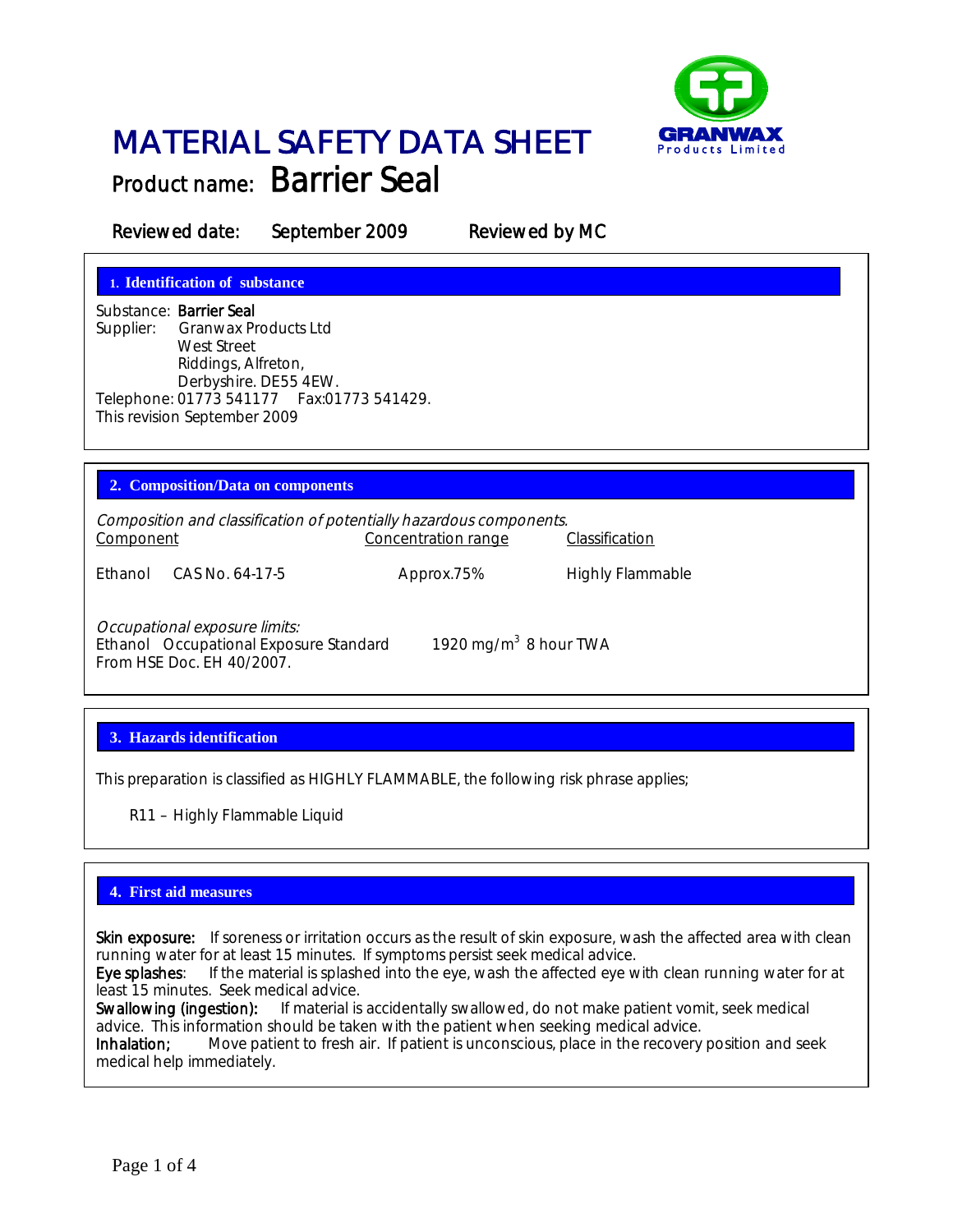

# MATERIAL SAFETY DATA SHEET

Product name: Barrier Seal Reviewed date: September 2009 Reviewed by MC

# **5. Fire fighting measures**

Use carbon dioxide, dry powder or foam extinguishants only. Do not use water. Fire will produce dense black smoke containing hazardous combustion products .

## **6. Accidental release measures**

Remove all potential sources of ignition.

Spillages should be contained with a non-combustible adsorbent material and collected for disposal in accordance with the local regulations.

Spillages should not be allowed to run to surface waters.

Spillages should not be allowed to enter basements or pits where flammable vapours may collect and form an explosive atmosphere.

### **7. Handling & storage**

Store away from sources of heat or ignition. All chemical preparations should be stored securely where they cannot be interfered with or used by unauthorised persons.

## **8. Exposure controls & personal protection**

As with any solvent based product, prolonged exposure of the skin may cause irritation and dermatitis. Rubber or latex gloves should used to protect the hands during use and suitable work-wear or overalls should used to protect clothing and skin.

As with all solvent based products, approved eye protection should be used when handling this material.

## **9. Physical and chemical properties**

| Appearance:                              | Brown liquid                     | Odour:                | medicinal       |
|------------------------------------------|----------------------------------|-----------------------|-----------------|
| pH:                                      | Not applicable                   | Boiling point / range | 78.5 deg.       |
| Melting point / range                    | Not applicable                   | Flash point           | below 12 deg. 0 |
| Flammability                             | <b>Highly Flammable</b>          | Autoflammability      | no data         |
| Explosive properties                     | Lower limit 3.3% Upper limit 19% | Relative density      | approx SG 0.9   |
| Oxidising properties                     | None                             |                       |                 |
| Vapour pressure                          | not known                        |                       |                 |
| Solubility                               | partially miscible               |                       |                 |
| Partition coefficient: n-octanol / water | no data                          |                       |                 |
|                                          |                                  |                       |                 |

below 12 deg. C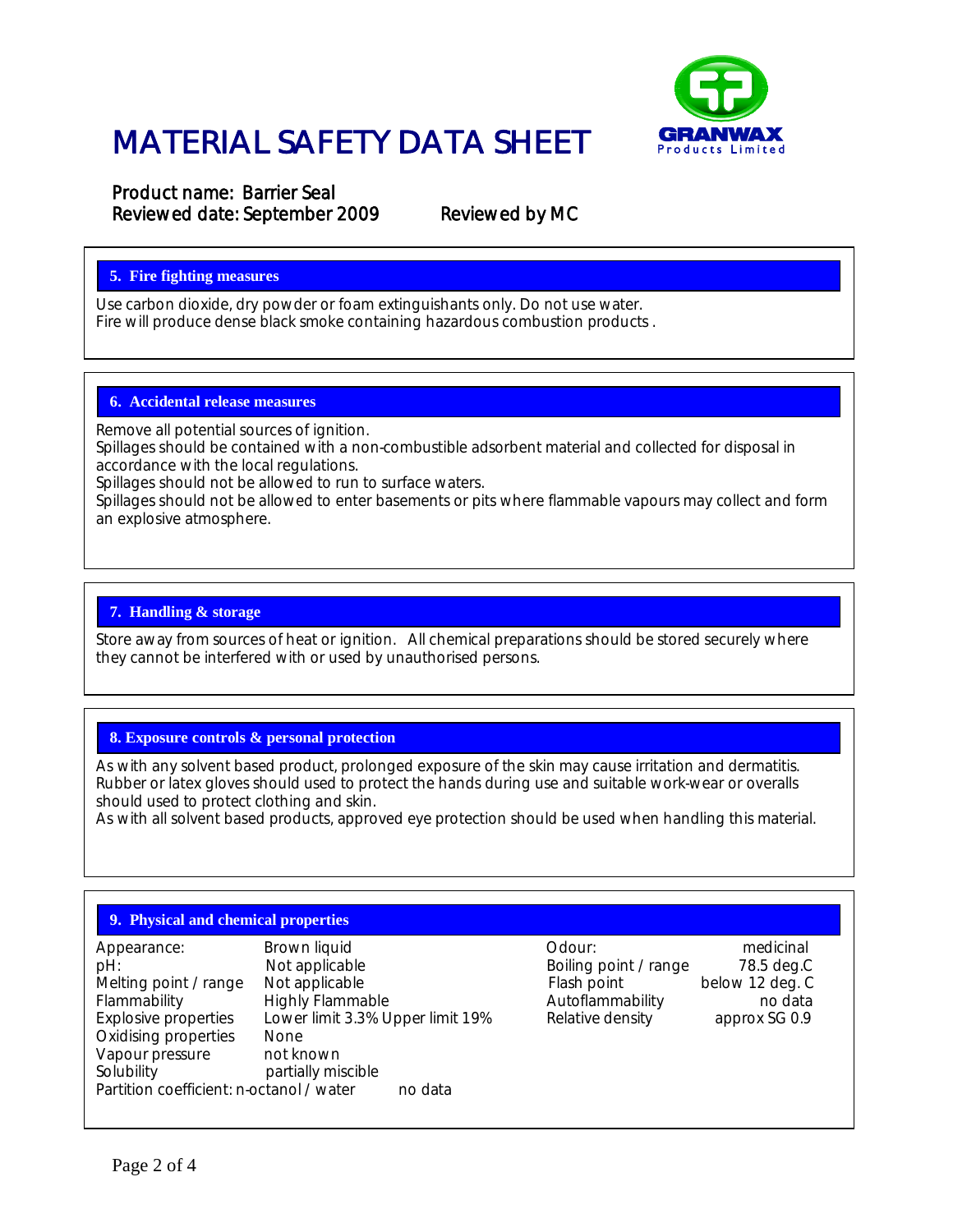

# MATERIAL SAFETY DATA SHEET

Product name: Barrier Seal Reviewed date: September 2009 Reviewed by MC

### **10. Stability and reactivity**

This preparation is stable and generally unreactive Avoid contact with strong oxidising agents, alkalies, acids and heat

# **11. Toxicological information**

The product is of moderate general toxicity.

This preparation may cause irritation to the eyes and mucous membranes. As with all solvent based preparations it may be irritant to the skin. Any person with a history of skin sensitisation should take extra care when handling this preparation. Reducing the periods of skin exposure to any substance or preparation will reduce the risk of sensitization or other irritation occurring.

#### **12. Ecological information**

No data available.

The exact ecological effects of this product are unknown but the solvent present is likely to be a marine pollutant.

#### **13. Disposal considerations**

All waste produced by industry or commerce is subject to the Duty Of Care Of Waste Regulations. This product is classified as Special Waste. Any surplus or waste arising from the normal use of this preparation must be disposed of in accordance with the Special Waste regulations. Empty containers should be treated as if still containing highly flammable material.

#### **14. Transport information**

UN : 1263 IMDG Code Class : 3.2<br>Packing group : Il Packing group : II<br>ADR : 3 ADR Proper Shipping Name : PAINT or PAINT RELATED MATERIAL